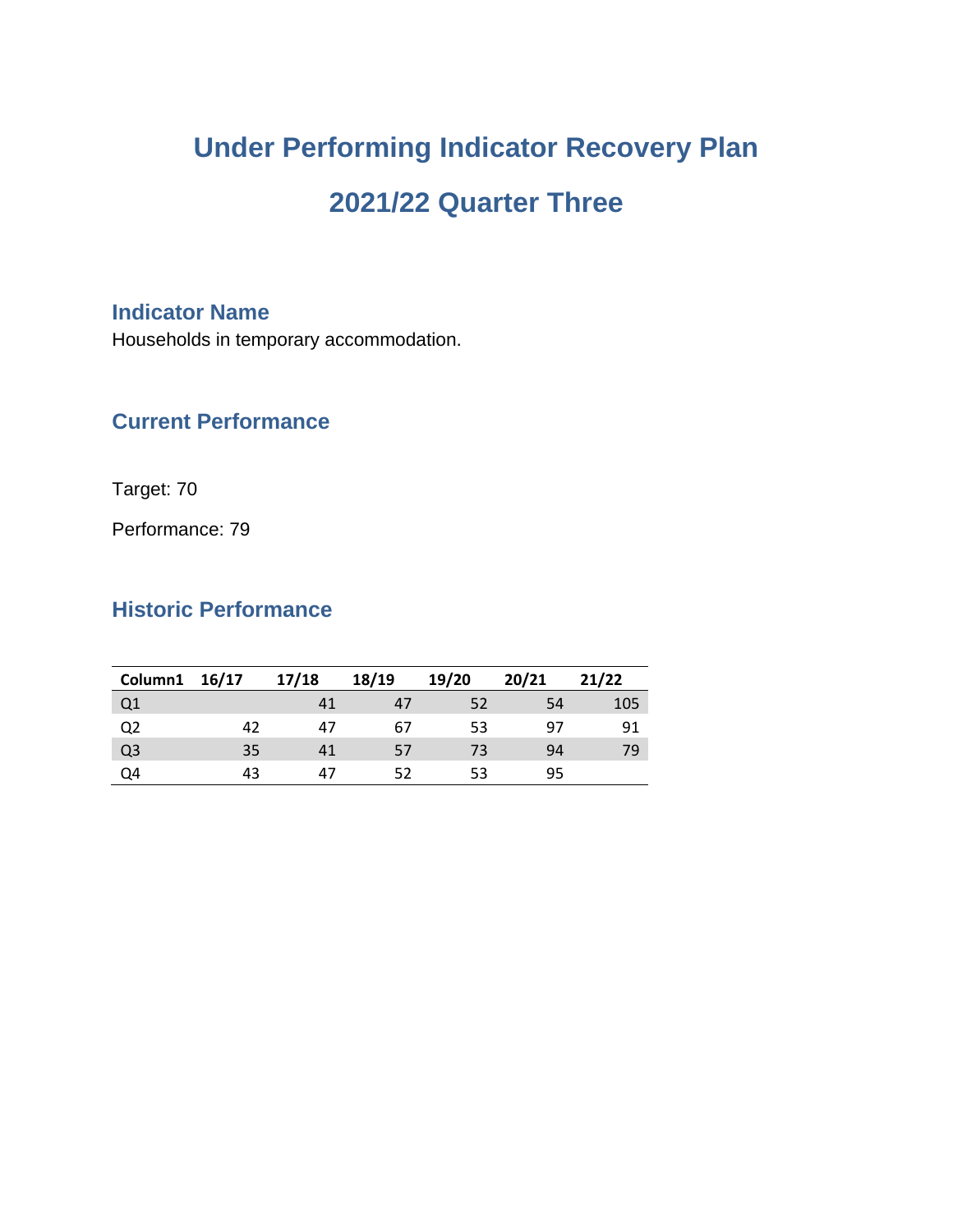## **Reasons for Current Under Performance**

The Council has a statutory duty to provide interim accommodation to any person and their household, where there is a reason to believe they are eligible, homeless and priority need, pending enquiries and whilst reason able steps are taken to relieve the applicant and their household of homelessness.

The Council also has a statutory duty to provide temporary accommodation to any person who at the end of their 56-day Relief Duty is found to be eligible, homelessness, in priority need and not intentionally homeless.

The number of households provided with interim and temporary accommodation can be influenced by the ability to both prevent and relieve homelessness, and critically the ability to offer both private rented sector and social housing accommodation to applicants.

There is an acute shortage of social housing within the borough with significant waiting times for applicants to receive any offer of social housing. Access to the private rented sector is extremely challenging on both an affordability level and supply level to applicants who have sought housing assistance. Both these factors have a major impact on the number of households provided with interim and temporary accommodation.

It should also be noted that there is a significant difference between the types of interim & temporary accommodation provision. Accommodation owned or leased by the Council has a minimal cost to the Council, however the usage of B&B style and nightly paid accommodation is at a significant cost to the Council. The breakdown of this accommodation is:

| <b>Accommodation Type</b>            | Number of households accommodated |
|--------------------------------------|-----------------------------------|
| Accommodation owned/leased by the    | 56                                |
| l Council                            |                                   |
| B&B style/Nightly paid accommodation | $23*$                             |

Of the 23 households accommodated in B&B style or nightly paid accommodation, this includes 5 verified rough sleepers. The cost of these placements is covered through specific grant funding from the Department for Levelling Up, Housing and Communities to support rough sleepers away from the streets into accommodation.